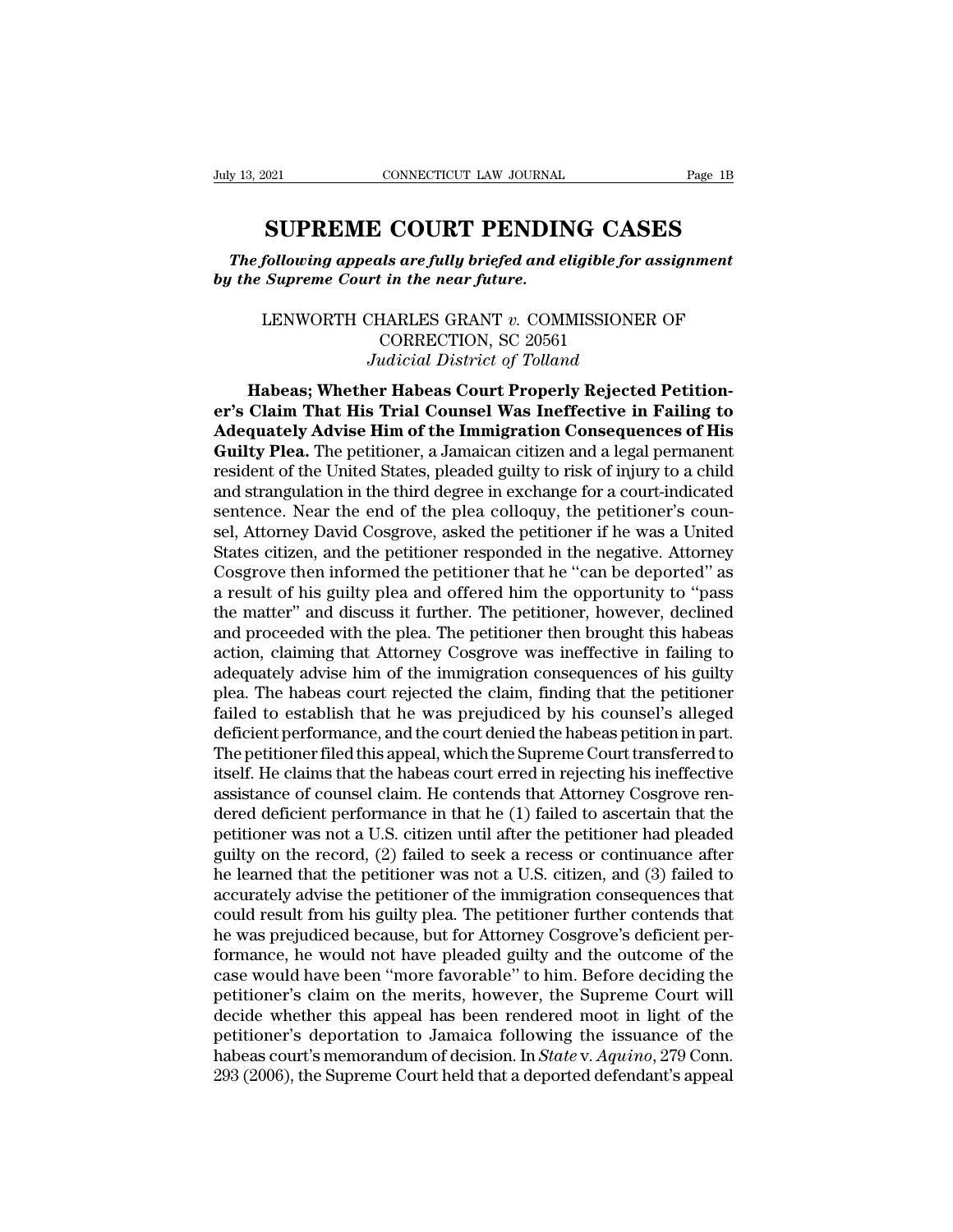Page 2B<br>
CONNECTICUT LAW JOURNAL July 13, 2021<br>
Was moot because the court could not afford the defendant practical<br>
relief in the absence of evidence that the challenged conviction was<br>
the sole barrier to the defendant's Page 2B<br>
connecticut LAW JOURNAL July 13, 2021<br>
was moot because the court could not afford the defendant practical<br>
relief in the absence of evidence that the challenged conviction was<br>
the sole barrier to the defendant's Eage 2B<br>
connectricut LAW JOURNAL July 13, 2021<br>
was moot because the court could not afford the defendant practical<br>
relief in the absence of evidence that the challenged conviction was<br>
the sole barrier to the defendant The state of the state here argues the court could not afford the defendant practical<br>relief in the absence of evidence that the challenged conviction was<br>the sole barrier to the defendant's ability to reenter the United S *m* was moot because the court could not afford the defendant practical relief in the absence of evidence that the challenged conviction was the sole barrier to the defendant's ability to reenter the United States. The sta was moot because the court could not afford the defendant practical<br>relief in the absence of evidence that the challenged conviction was<br>the sole barrier to the defendant's ability to reenter the United States.<br>The state h relief in the absence of evidence that the challenged conviction was<br>the sole barrier to the defendant's ability to reenter the United States.<br>The state here argues that this appeal is moot under *St. Juste* v. *Com-<br>missi* the sole barrier to the defendant's ability to reenter the United States.<br>The state here argues that this appeal is moot under *St. Juste* v. *Commissioner of Correction*, 328 Conn. 198 (2018), a progeny of *Aquino*, beca The state here argues that this appeal is moot under *St. Juste* v. *Commissioner of Correction*, 328 Conn. 198 (2018), a progeny of *Aquino*, because the petitioner cannot establish that the convictions at issue in this h missioner of Correction, 328 Conn. 198 (2018), a progeny of *Aquino*,<br>because the petitioner cannot establish that the convictions at issue<br>in this habeas action give rise to a reasonable possibility of prejudicial<br>collate because the petitioner cannot establish that the convictions at issue<br>in this habeas action give rise to a reasonable possibility of prejudicial<br>collateral consequences due to the permanent bar on his reentry into<br>the Unit in this habeas action give rise to a reasonable possibility of prejudicial collateral consequences due to the permanent bar on his reentry into the United States resulting from unchallenged criminal convictions. After thi collateral consequences due to<br>the United States resulting fro<br>After this appeal was fully briventy v. *Gomes*, \_\_\_Conn. \_\_\_(2021)<br>a criminal defendant's appeal if<br>because the damage to his repu<br>quence of his conviction. Conn. \_\_ (2021), which overruled *Aquino* and held that<br>defendant's appeal is not rendered moot by his deportation<br>le damage to his reputation is a recognized collateral conse-<br>his conviction.<br>STATE v. NUELITO MOREL-VARGAS *Judicial Is* not rendered moot by his depth to his reputation is a recognized collateration.<br>
Judicial District of Fairfield<br> **Judicial District of Fairfield<br>
ther Defense Counsel's Waiver of Defe** 

ce of his conviction.<br>
CRIMINAL TO MOREL-VARGAS, SC 20572<br> *Criminal*; Whether Defense Counsel's Waiver of Defendant's<br>
int to Testify was Valid; Whether Prosecutor Engaged in<br> **Criminal:** Whether Defense Counsel's Waiver **Right of Philosopher STATE v. NUELITO MOREL-VARGAS, SC 20572**<br> *Right to Testify was Valid*; Whether Prosecutor Engaged in<br> **Right to Testify was Valid; Whether Prosecutor Engaged in**<br> **Impropriety by Extensive Use of Lea** STATE v. NUELITO MOREL-VARGAS, SC 20572<br>*Judicial District of Fairfield*<br>**Criminal; Whether Defense Counsel's Waiver of Defendant's<br>Right to Testify was Valid; Whether Prosecutor Engaged in<br>Impropriety by Extensive Use of STATE v. NUELITO MOREL-VARGAS, SC 20572**<br>*Judicial District of Fairfield*<br>**Criminal; Whether Defense Counsel's Waiver of Defendant's<br>Right to Testify was Valid; Whether Prosecutor Engaged in<br><b>Impropriety by Extensive Use** Judicial District of Fairfield<br>Criminal; Whether Defense Counsel's Waiver of Defendant's<br>Right to Testify was Valid; Whether Prosecutor Engaged in<br>Impropriety by Extensive Use of Leading Questions During<br>Direct Examination **Criminal; Whether Defense Counsel's Waiver of Defendant's**<br> **Right to Testify was Valid; Whether Prosecutor Engaged in**<br> **Impropriety by Extensive Use of Leading Questions During**<br> **Direct Examination of Victim.** The defe Criminal; Whether Defense Counsel's Waiver of Defendant's<br>Right to Testify was Valid; Whether Prosecutor Engaged in<br>Impropriety by Extensive Use of Leading Questions During<br>Direct Examination of Victim. The defendant was c Right to Testify was Valid; Whether Prosecutor Engaged in<br>Impropriety by Extensive Use of Leading Questions During<br>Direct Examination of Victim. The defendant was charged with first<br>degree sexual assault. At trial, as the **Impropriety by Extensive Use of Leading Questions During**<br>Direct Examination of Victim. The defendant was charged with first<br>degree sexual assault. At trial, as the state was deciding whether to rest<br>its case-in-chief, it **Direct Examination of Victim.** The defendant was charged with first degree sexual assault. At trial, as the state was deciding whether to rest its case-in-chief, it indicated that it would forgo presenting additional evid degree sexual assault. At trial, as the state was deciding whether to rest<br>its case-in-chief, it indicated that it would forgo presenting additional<br>evidence and proceed to closing argument if the defendant was not<br>going t its case-in-chief, it indicated that it would forgo presenting additional<br>evidence and proceed to closing argument if the defendant was not<br>going to present any evidence. Defense counsel then stated that he<br>had extensive c evidence and proceed to closing argument if the defendant was not<br>going to present any evidence. Defense counsel then stated that he<br>had extensive conversations with the defendant about whether the<br>defendant would testify going to present any evidence. Defense counsel then stated that he<br>had extensive conversations with the defendant about whether the<br>defendant would testify and thought that they had settled on a decision.<br>Defense counsel r had extensive conversations with the defendant about whether the defendant would testify and thought that they had settled on a decision. Defense counsel requested, however, a final opportunity to discuss the matter with t defendant would testify and thought that they had settled on a decision.<br>Defense counsel requested, however, a final opportunity to discuss<br>the matter with the defendant in light of him seeing the evidence pre-<br>sented by t Defense counsel requested, however, a final opportunity to discuss<br>the matter with the defendant in light of him seeing the evidence pre-<br>sented by the state. After a brief recess, defense counsel represented<br>that he confe the matter with the defendant in light of him seeing the evidence presented by the state. After a brief recess, defense counsel represented that he conferred with the defendant and that the defendant was not going to testi sented by the state. After a brief recess, defense counsel represented<br>that he conferred with the defendant and that the defendant was not<br>going to testify. Defense counsel declined the trial court's offer to can-<br>vass the that he conferred with the defendant and that the defendant was not<br>going to testify. Defense counsel declined the trial court's offer to can-<br>vass the defendant in that regard. The defendant was convicted as<br>charged and f going to testify. Defense counsel declined the trial court's offer to can-<br>vass the defendant in that regard. The defendant was convicted as<br>charged and filed this appeal, which the Supreme Court transferred<br>to itself. The vass the defendant in that regard. The defendant was convicted as charged and filed this appeal, which the Supreme Court transferred to itself. The defendant makes two claims on appeal. First, he claims that defense counse charged and filed this appeal, which the Supreme Court transferred<br>to itself. The defendant makes two claims on appeal. First, he claims<br>that defense counsel's waiver of his right to testify was constitutionally<br>invalid. S to itself. The defendant makes two claims on appeal. First, he claims<br>that defense counsel's waiver of his right to testify was constitutionally<br>invalid. Specifically, the defendant argues that the right to testify is a<br>fu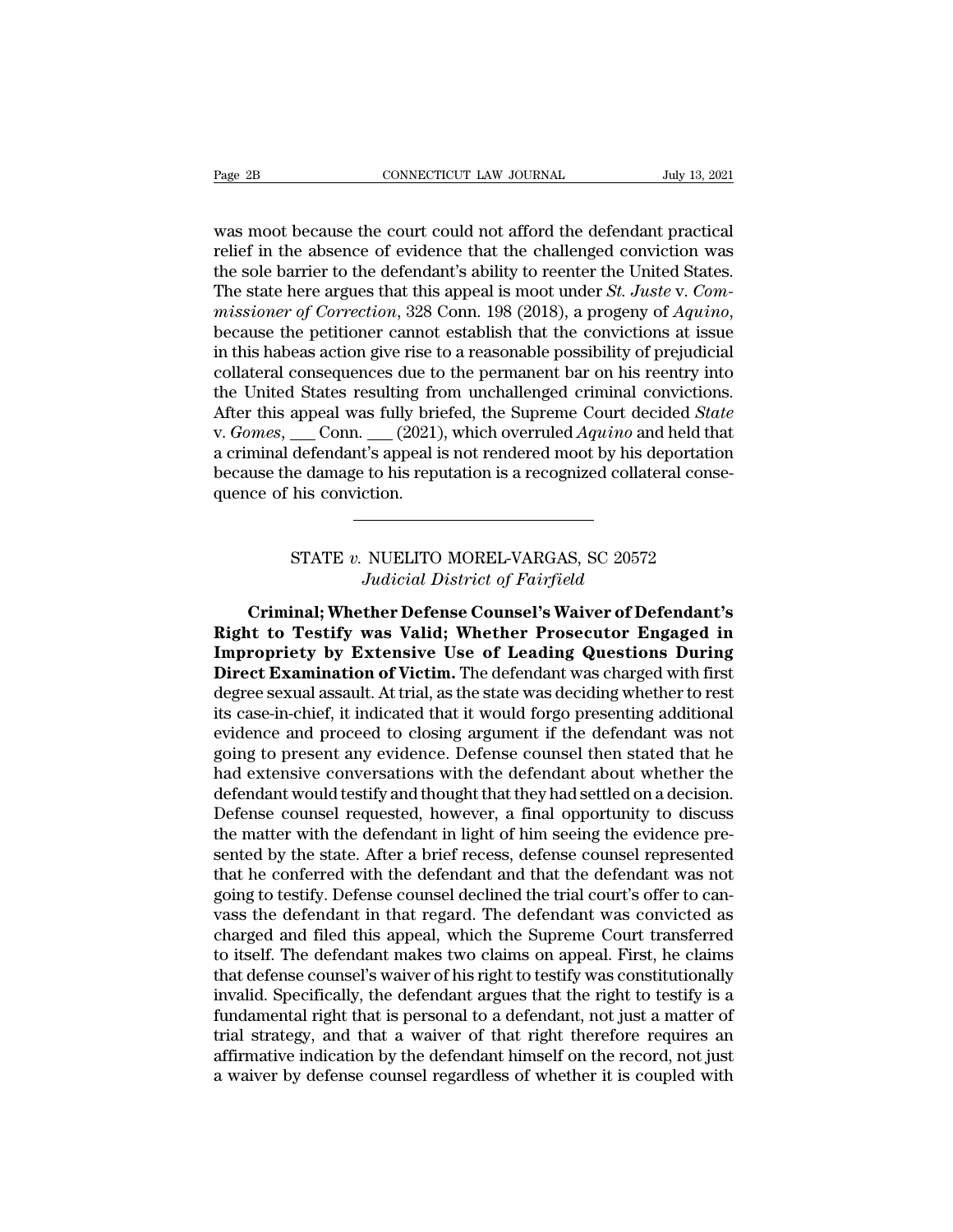Figure 2021<br>the defendant's silence on the matter. The defendant requests that, in<br>the event that the Supreme Court determines that defense counsel's<br>waiver of his right to testify was not constitutionally invalid it exerc The state of the defendant of the defendant of the defendant of the defendant of the defendant of the supreme Court determines that defense counsel's waiver of his right to testify was not constitutionally invalid, it exer July 13, 2021 CONNECTICUT LAW JOURNAL Page 3B<br>the defendant's silence on the matter. The defendant requests that, in<br>the event that the Supreme Court determines that defense counsel's<br>waiver of his right to testify was not July 13, 2021<br>
connectricut LAW JOURNAL<br>
the defendant's silence on the matter. The defendant requests that, in<br>
the event that the Supreme Court determines that defense counsel's<br>
waiver of his right to testify was not co the defendant's silence on the matter. The defendant requests that, in the event that the Supreme Court determines that defense counsel's waiver of his right to testify was not constitutionally invalid, it exercise its sup the defendant's silence on the matter. The defendant requests that, in the event that the Supreme Court determines that defense counsel's waiver of his right to testify was not constitutionally invalid, it exercise its sup the defendant's silence on the matter. The defendant requests that, in<br>the event that the Supreme Court determines that defense counsel's<br>waiver of his right to testify was not constitutionally invalid, it exercise<br>its sup the event that the Supreme Court determines that defense counsel's<br>waiver of his right to testify was not constitutionally invalid, it exercise<br>its supervisory authority and require trial courts to canvass defendants<br>to en waiver of his right to testify was not constitutionally invalid, it exercise<br>its supervisory authority and require trial courts to canvass defendants<br>to ensure that their decisions to waive their rights to testify are know its supervisory authority and require trial courts to canvass defendants<br>to ensure that their decisions to waive their rights to testify are know-<br>ing, intelligent and voluntary. The defendant acknowledges that our<br>Supreme to ensure that their decisions to waive their rights to testify are knowing, intelligent and voluntary. The defendant acknowledges that our Supreme Court held in *State* v. *Paradise*, 213 Conn. 388 (1990), that the trial ing, intelligent and voluntary. The defendant acknowledges that our<br>Supreme Court held in *State* v. *Paradise*, 213 Conn. 388 (1990), that<br>the trial court had no duty to canvass the defendant regarding the<br>waiver of his r Supreme Court held in *State* v. *Paradise*, 213 Conn. 388 (1990), that<br>the trial court had no duty to canvass the defendant regarding the<br>waiver of his right to testify because that decision is a matter of trial<br>strategy the trial court had no duty to canvass the defendant regarding the<br>waiver of his right to testify because that decision is a matter of trial<br>strategy to be decided between the defendant and his attorney. The<br>defendant clai waiver of his right to testify because that decision is a matter of trial<br>strategy to be decided between the defendant and his attorney. The<br>defendant claims, however, that *Paradise* was overruled sub silentio<br>by *State* strategy to be decided between the defendant and his attorney. The defendant claims, however, that *Paradise* was overruled sub silentio by *State* v. *Gore*, 288 Conn. 770 (2008), which held that the right to a jury trial defendant claims, however, that *Paradise* was overruled sub silentio<br>by *State* v. *Gore*, 288 Conn. 770 (2008), which held that the right to a jury<br>trial may not be waived by counsel because the right is fundamental<br>and by *State* v. *Gore*, 288 Conn. 770 (2008), which held that the right to a jury<br>trial may not be waived by counsel because the right is fundamental<br>and personal to the defendant. The defendant acknowledges that his<br>claim i trial may not be waived by counsel because the right is fundamental<br>and personal to the defendant. The defendant acknowledges that his<br>claim involves the right to testify rather the right to a jury trial but<br>argues that *G* and personal to the defendant. The defendant acknowledges that his claim involves the right to testify rather the right to a jury trial but argues that *Gore* nonetheless still applies because the Supreme Court in a footno claim involves the right to testify rather the right to a jury trial but<br>argues that *Gore* nonetheless still applies because the Supreme Court<br>in a footnote included the right to testify in a list of the fundamental<br>right argues that *Gore* nonetheless still applies because the Supreme Court<br>in a footnote included the right to testify in a list of the fundamental<br>rights that typically must be waived by the defendant personally. The<br>defendan in a footnote included the right to testify in a list of the fundamental<br>rights that typically must be waived by the defendant personally. The<br>defendant also notes that the Supreme Court subsequently stated in<br>two appeals rights that typically must be waived by the defendant personally. The defendant also notes that the Supreme Court subsequently stated in two appeals involving the waiver of the right to counsel that the right to testify is defendant also not<br>two appeals involv<br>to testify is a fund<br>The defendant's se<br>his right to a fair ti<br>the extensive use<br>of the victim. d claim on appeal is that he wa<br>he to prosecutorial impropriety r<br>ding questions during the direct<br>**O.A.** *v.* J.A., SC 20590<br>*ct of Stamford-Norwalk at Stan Judicial District of Stamford-Norwalk at Stamford*<br> **Judicial District of Stamford-Norwalk at Stamford**<br> **Judicial District of Stamford-Norwalk at Stamford**<br> **Solution; Postnuptial Agreement; Pendente Lite Orders;** 

**Discolution:**<br>
D.A. v. J.A., SC 20590<br> *Dissolution; Postnuptial Agreement; Pendente Lite Orders;*<br>
ther Trial Court Properly Declined to Address Enforceabil-<br> **Postnuptial Agreement; Pendente Lite Orders;**<br> **Postnuptial** O.A. *v. J.A., SC 20590*<br> *Judicial District of Stamford-Norwalk at Stamford*<br> **Dissolution; Postnuptial Agreement; Pendente Lite Orders;**<br> **Whether Trial Court Properly Declined to Address Enforceabil-<br>
Lite Alimony Attom ideal District of Stamford-Norwalk at Stamford<br>Dissolution; Postnuptial Agreement; Pendente Lite Orders;<br>Whether Trial Court Properly Declined to Address Enforceabil-<br>ity of Parties' Postnuptial Agreement before Awarding** O.A. v. J.A., SC 20590<br>Judicial District of Stamford-Norwalk at Stamford<br>Dissolution; Postnuptial Agreement; Pendente Lite Orders;<br>Whether Trial Court Properly Declined to Address Enforceabil-<br>ity of Parties' Postnuptial A Judicial District of Stamford-Norwalk at Stamford<br>Dissolution; Postnuptial Agreement; Pendente Lite Orders;<br>Whether Trial Court Properly Declined to Address Enforceabil-<br>ity of Parties' Postnuptial Agreement before Awardin Dissolution; Postnuptial Agreement; Pendente Lite Orders;<br>Whether Trial Court Properly Declined to Address Enforceabil-<br>ity of Parties' Postnuptial Agreement before Awarding Pendente<br>Lite Alimony, Attorney's Fees, and Expe Dissolution; Postnuptial Agreement; Pendente Lite Orders;<br>Whether Trial Court Properly Declined to Address Enforceabil-<br>ity of Parties' Postnuptial Agreement before Awarding Pendente<br>Lite Alimony, Attorney's Fees, and Expe Whether Trial Court Properly Declined to Address Enforceabil-<br>ity of Parties' Postnuptial Agreement before Awarding Pendente<br>Lite Alimony, Attorney's Fees, and Expert Fees to Plaintiff Wife.<br>The plaintiff wife and defendan ity of Parties' Postnuptial Agreement before Awarding Pendente<br>Lite Alimony, Attorney's Fees, and Expert Fees to Plaintiff Wife.<br>The plaintiff wife and defendant husband married in 2013 and entered<br>into a postnuptial agree Lite Alimony, Attorney's Fees, and Expert Fees to Plaintiff Wife.<br>The plaintiff wife and defendant husband married in 2013 and entered<br>into a postnuptial agreement in 2014. The agreement in relevant part<br>set forth terms fo The plaintiff wife and defendant husband married in 2013 and entered<br>into a postnuptial agreement in 2014. The agreement in relevant part<br>set forth terms for determining property distributions and support<br>awards in the eve into a postnuptial agreement in 2014. The agreement in relevant part<br>set forth terms for determining property distributions and support<br>awards in the event of a marital dissolution. The plaintiff filed the<br>underlying disso set forth terms for determining property distributions and support awards in the event of a marital dissolution. The plaintiff filed the underlying dissolution action in 2019. The defendant argued in his answer and cross c